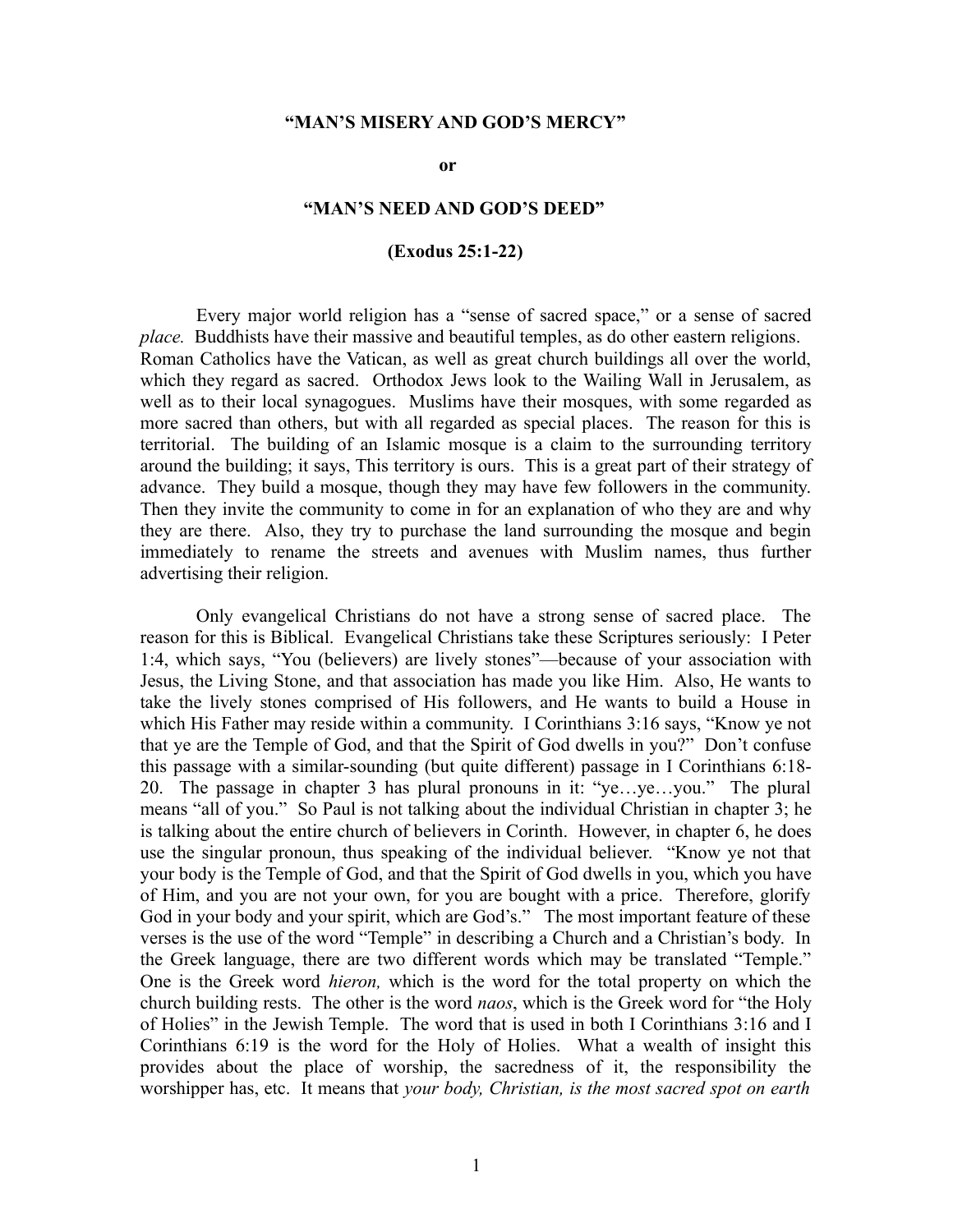*to God!* Ephesians 2:19-22, Paul speaks of the church as "an habitation of the Spirit." That is, every body of believers is to be a dwelling-place, a residence, for God to live in. After all, what is a temple for? It is a dwelling-place, a residence, a shrine, for a god to live in. For what purpose? To exhibit that god to the community surrounding the temple in which he dwells. This is what a Christian's body is to God. It is a dwelling-place, a residence, a habitation, a shrine, for our God to live in so that He may publicize Himself to the surrounding community through that temple. This is the Christian teaching about sacred space, or a sacred place. *My brothers and sisters in Christ, do we not need to give much more attention to this truth, and make some radical adjustments to it?* Because many Christians are too obtuse to see such truths, or too introverted or indifferent to study the riches of God's Word, let me be explicit at this point. One of the first needs of a temple is *maintenance.* Is the typical Christian giving adequate attention to temple maintenance with regard to the temple of his body, which is God's Holy of Holies? I am convicted by my own words at this point.

In our text for this study, God gave instructions for the building of a sacred place in which He was to dwell among His people. In Exodus 25:8, God said, "Let them make me a sanctuary; that I may dwell among them. According to all that I show you, after the pattern of the tabernacle, and the pattern of the instruments thereof, even so shall you make it." Note that God's motivation in these instructions was *relational*—He intended to dwell among His people for the purpose of fellowship and communion with them. Note, too, that He called this building "the tabernacle," a name which we have used for the building since His announcement. Furthermore, He mentioned "the instruments" of the building, the furniture of the building which He intended to be put to specific use for His intended purposes to be fulfilled. He spoke of that furniture as *instrumental* and not merely *decorative.* So one of the primary tasks confronting any student of the tabernacle is to discover what the furniture is and what it was to be used for.

The instructions for the building of the ark are found in Exodus 25:10-16. The instructions for the building of the entire building are scattered through the next chapters. I would like to state some identifications in order to understand the typology of the tabernacle. The word "typology" comes from the Greek word *tupos*, which means *an exact impress*, or a *pattern*; Old Testaments pictures of New Testament truth—such as the tabernacle—are called "types.". You may follow these rules in studying the typology of the tabernacle:

> Gold always represents Deity Silver always represents redemption Brass always represents (sin under) judgment Blue always represents heaven or the heavenly Purple always represents royalty Scarlet always represents sacrifice Fine linen always represents righteousness Wood (acacia) always represents humanity Oil always represents the Holy Spirit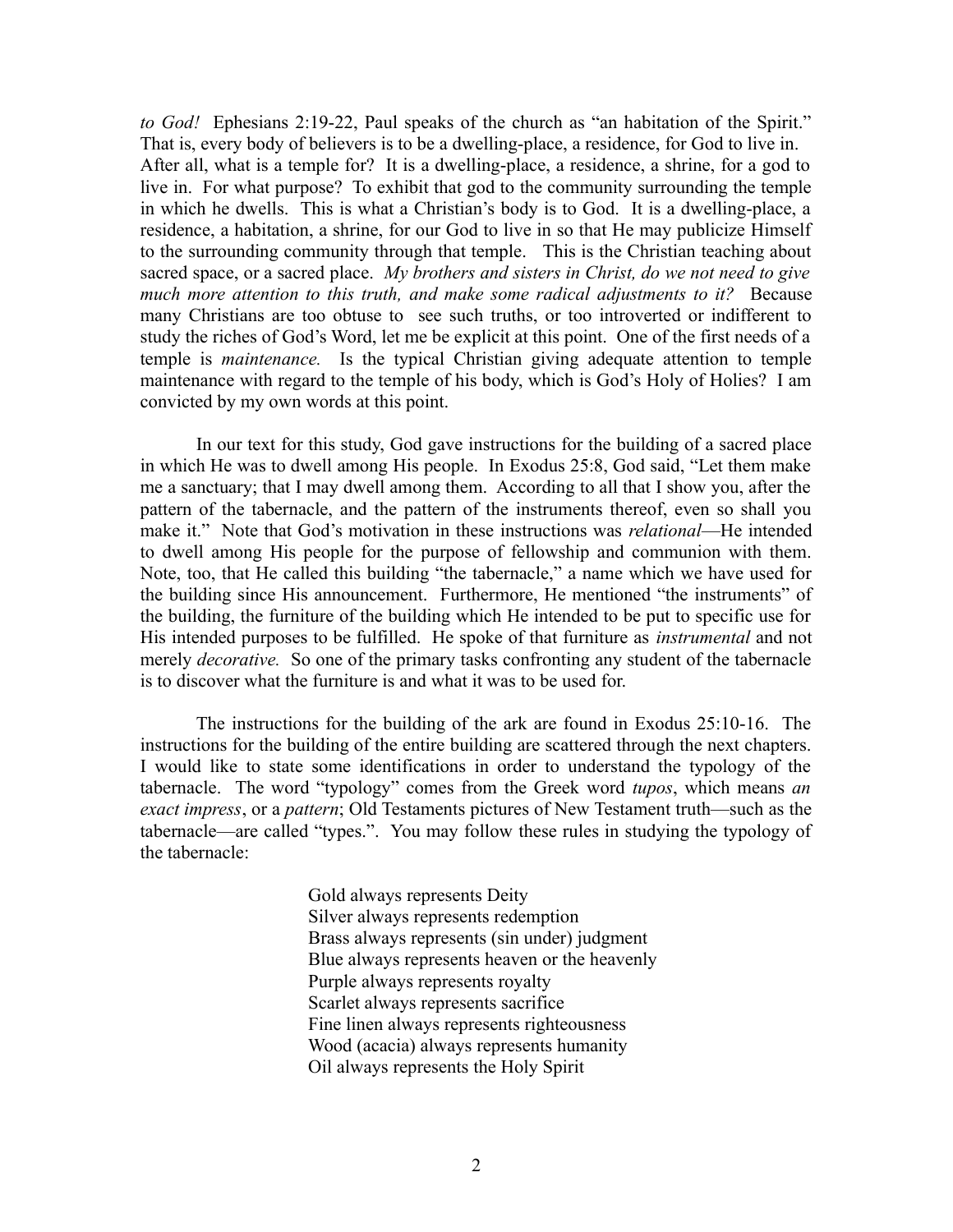To anticipate, *gold* and *wood* are often joined in the building of the tabernacle, representing the dual nature of Christ (both Divine and human). The foundational sockets on which the tabernacle rested were made of *silver* which "every man gave as a ransom for his soul unto the Lord" (Exodus 3O:12). That is, silver represents redemption, the redemption of the soul unto God. *The entire economy of God is built on a foundation of* redemption—just like the tabernacle. The *brass* altar represents sin brought under God's judgment at the Cross, and the *brass* laver represents the Christian's daily self-judgment (and the resultant cleansing) of his own sins by examining himself in the mirror of the Word of God. The *blue* of the curtains represents the heavenly nature of Christ as the Son of God. The *purple* curtains represent Jesus as rightful King of kings, the sovereign ruler of the universe. The *scarlet* curtains represent Jesus as the Suffering Servant who shed His blood for sinners at Calvary. The appearance of *fine linen* in the instructions for the tabernacle or the priesthood represents the righteousness of Christ's nature and the righteousness with which he "dresses" or covers sinners when they trust Him for salvation. *Wood* in the tabernacle is a picture of the human nature of Jesus. Finally, *oil* (and especially *flowing* oil, or *functioning* oil) represents (as usual in Scripture) the Person and work of God the Holy Spirit. You will find unbelievable insights and blessings if you will study the tabernacle with these clues before you, and it is a limitless and delightful study! I have periodically "dipped into" the tabernacle accounts in the Old Testament and in the book of Hebrews for over fifty years now, and I have always been unspeakably blessed by the riches of the study. I would urge every reader of this study to "begin chasing the message" of the tabernacle *today.*

It is most interesting that the piece of furniture that was actually *farthest in* the tabernacle was described *first* as God gave instructions for its building. (See the diagram of the tabernacle and this will become clear). The ark of the covenant, which was placed near the rear of the building, was actually described first. Why? Why is the *last* piece of furniture in the building dealt with *first* in the description of the building? The answer: Because it is the *most important* piece of furniture in the entire building. The importance of the ark is further emphasized by the fact that the term appears over 180 times throughout Scripture.

The instructions for the building of the ark are found in Exodus 25:10-16. Someone called the ark "God's Treasure Chest of Blessings." Personally, I do not believe its installation in the tabernacle was merely to picture God's blessings; its *primary* purpose was to expose God's controversy with man. The ark exposes *man's mishandling and abuse* of God's blessings. This is the reason that such a staggering transaction of grace, atonement and propitiation had to take place *above the ark.* The content of the ark exposed two things: *Christ's human perfection* and *man's disgrace*, and these are placed together to show the radical contrast between the two. This shows the crucial importance of the transaction that occurred on the top of the ark (the mercy-seat), a transaction which exposes *God's amazing grace.* Let's prayerfully examine the two pieces of furniture and the transaction of grace and mercy that occurred there.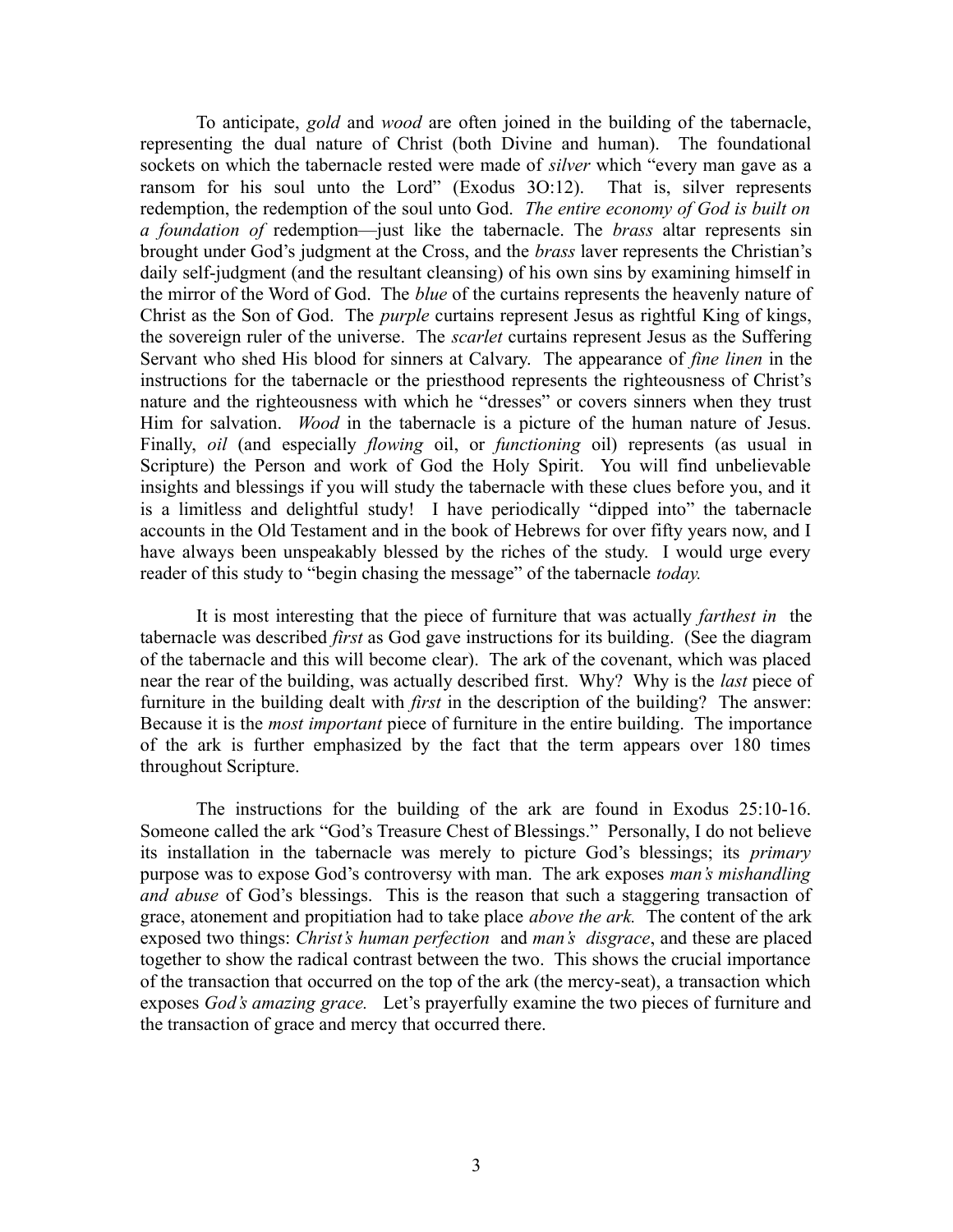#### **I. Boxed In! (The Ark of the Covenant)**

First, we will examine *the ark of the covenant.* The ark of the covenant and the mercy seat which was on top of it were the last two pieces of furniture in the tabernacle, placed in the compartment at the back, the "Holy of Holies." The instructions for building the ark are specified in Exodus 25:1-16, which says,

*"And they shall make an ark of acacia wood: two cubits and a half shall be the length thereof, and a cubit and a half the breadth thereof, and a cubit and a half the height thereof. And thou shalt overlay it with pure gold, within and without shalt thou overlay it, and shalt make upon it a crown of gold round about. And thou shalt cast four rings of gold for it, and put them in the four corners thereof; and two rings shall be in the one side of it, and two rings in the other side of it. And thou shalt make staves of acacia wood, and overlay them with gold. And thou shalt put the staves into the rings by the sides of the ark, that the ark may be borne with them. The staves shall be in the rings of the ark: they shall not be taken from it. And thou shalt put into the ark the testimony which I shall give thee."* 

The ark of the covenant was little more than an elaborate small box or container. Hebrews 9:5 summarizes the content of the ark with these words: "The Holiest of all….had the ark of the covenant overlaid round about with gold, wherein was the golden pot that had manna, and Aaron's rod that budded, and the tables of the covenant." Note the three things that were in the ark.

Let's begin our study of the ark of the covenant by examining its *construction. The ark was the focal point of the entire tabernacle,* and we must be very careful as we examine it. After all, God had again and again (and again) told Moses to make every piece of furniture in the tabernacle exactly according to the specifications He gave. For example, in Exodus 25:40, God said, "And look that you make them after their pattern, which was showed you in the mount." So what were the specifications for the ark?

The first specification was this: "You shall make an ark of acacia wood" (Exodus 25:10). If you will glance back up the pages of this study and look at the clues I stated for studying the materials of the tabernacle, you will see that wood represents the humanity of Christ. So the ark represents *the human life of Jesus on earth*. What is contained in this ark was perfectly exemplified in the Life of Christ on earth. He lived by the Provision of God (represented by the golden pot of manna) and the Power of God (represented by Aaron's rod that budded), and fulfilled the Prescriptions of the total law of God (represented by the tables of the Law). We will explain each of these articles shortly; it is enough to know just now that they were enclosed in a box of wood which represents the pure humanity of Jesus Christ. It also allows us to see *the failure of our own humanity* as we study the three things in the ark.

Then, there was a second specification for building the ark, and it is absolutely overwhelming in its meaning. Exodus 25:11 says, "And you shall overlay it (the ark)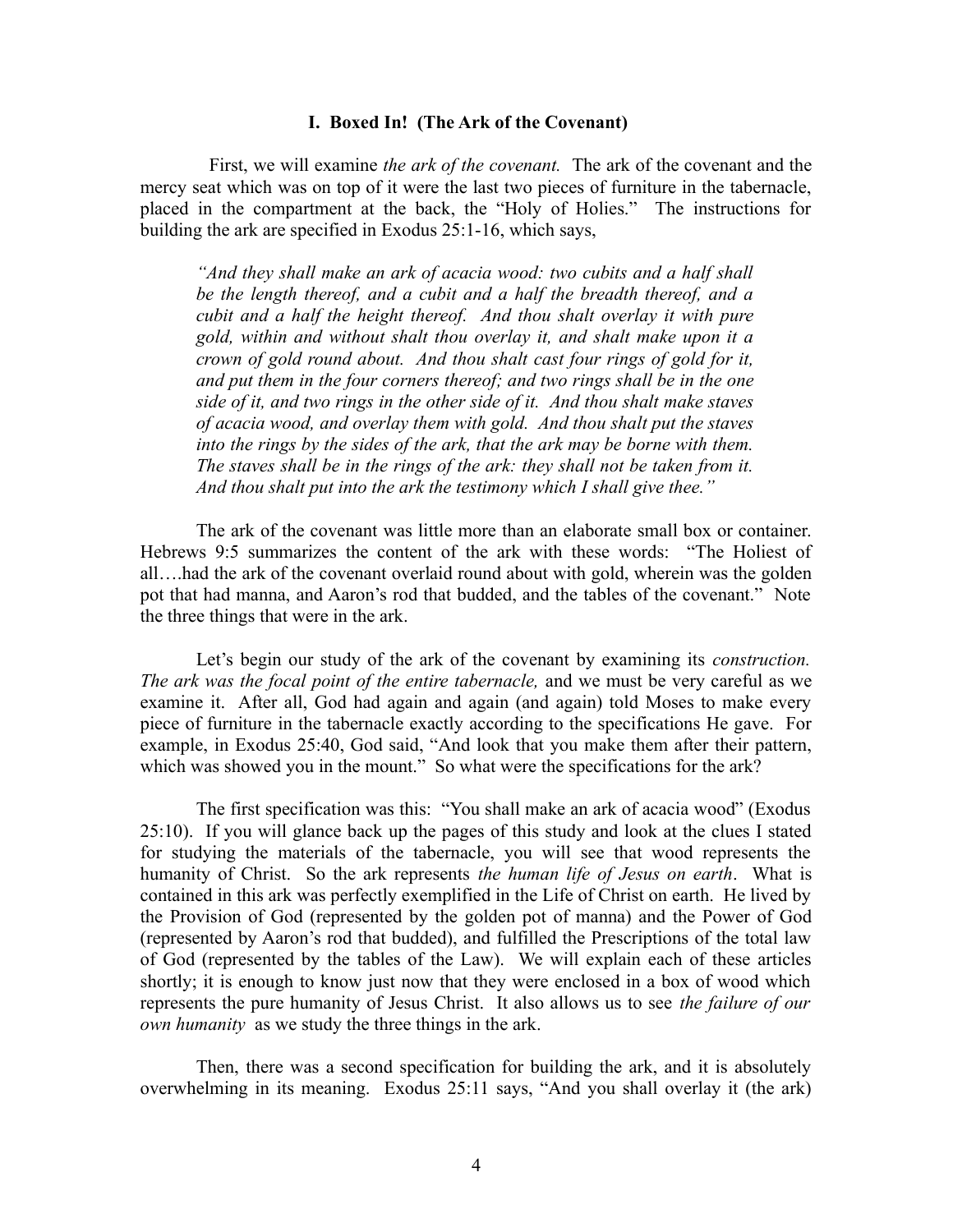with pure gold, within and without shall you overlay it." The wood of the ark was completely covered up—before and behind, front and back, "within and without," with gold. *There was no wood showing.* What is the meaning of this? Though Jesus was perfectly human (and humanly perfect), His humanity was overlaid here by His Deity so that His humanity is not displayed so much as His Deity! How stimulating this should be to the mind of the spiritual Christian! The ark and mercy seat picture something so Divine that it is the *Divine* act that is clearly visible here (though His humanity is totally and fully involved). The transaction that took place here shows the Lord Jesus in a different way from all that has been previously seen in the outer furniture of the tabernacle. We will try to look at the other pictures in another study. The presence of the acacia wood in the construction of the ark is an admission that His humanity was involved (it was the human Jesus who lived and died) in the transaction, but the hiding of the wood under a full covering of gold clearly calls attention to His Deity and to the Divine nature of the things that are pictured here. No wonder God told Moses again and again (and again) to "build the tabernacle exactly according to the pattern that I will show you." Even the slightest error at any point would have violated the meaning God intended to show to us in His portable tent. This is the way the ark was constructed.

Now we will examine the *contents* of the ark of the covenant. According to Scripture, there were three smaller articles in the box which was called the ark of the covenant.

The first article mentioned was "the golden pot of manna." Note that the container was made of gold. This pictures the *Divine* provision made in the manna. Read Exodus 16 for the explanation of the manna, and then read John 6 to see Jesus' further explanation of *Himself* as "the Bread of God sent down from heaven to give life to the world." The manna is a type of Christ as God's Provision of Sustenance for every person on earth. I will show the importance of this and its relation to the other two articles in the ark in a chart which will be presented later in this study.

 The second article mentioned was "Aaron's rod that budded." The background for this article may be seen by studying Numbers 16 and 17. Those chapters record the power-struggle between tribal leaders in the nation of Israel to control the priestly office (thus supposedly controlling man's approach to God!). In Numbers 16, three leaders, Korah, Dathan and Abiram led a rebellion against Moses and against God to gain the power of the priesthood. God answered with a strategy to settle the struggle once and for all. Moses was to receive a rod (representing leadership) from a leader of each of the tribes of Israel, and the name of the tribe was to be written on each rod. The labeled rods were then placed in the Tabernacle before the ark for an overnight test. God then said to Moses, "And it will come to pass that the rod of the leader whom I choose will sprout or bud. In this manner, I will end the grumblings of the tribal leaders of Israel, who are grumbling against you." The next morning, this startling discovery was made: "Behold, the rod of Aaron of the house of Levi had sprouted and put forth buds and produced blossoms, and it bore ripe almonds" (Numbers 17:8). Then, in Numbers 17:10, Moses was commanded to "put back the rod of Aaron before the testimony to be kept," and that is the reason for its placement in the ark of the covenant in the tabernacle. What a world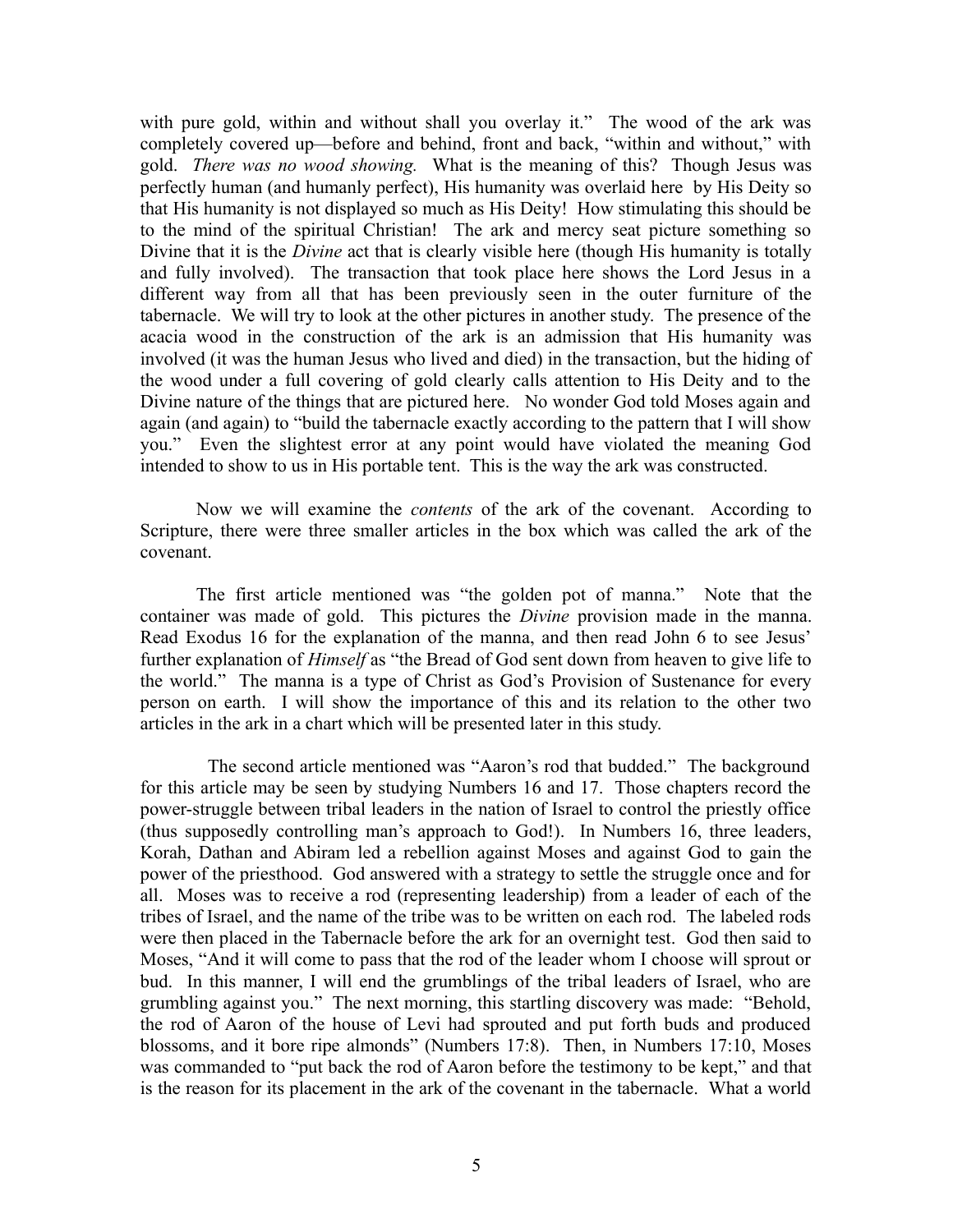of instruction is here! The almond tree was known as "the awakening tree," because it was the first tree to put out its blooms in the early spring. And here, the buds and blossoms and ripe fruit come overnight out of a dead rod, *a picture of the power of God in resurrection.* The lessons here are many, and one of them is that this is a clear type of the resurrection of Jesus Christ (remember that it is contained in the symbol of His Divine-human nature)! And just as God authorized His chosen leader among the tribes of Israel for the priesthood (Aaron of the tribe of Levi) by the rod that budded, so God authorized Jesus by raising Him alone from the dead. What a picture this is! But let's stay with the story. This is the second article mentioned as present in the ark of the covenant.

 The final article of furniture mentioned in the ark of the covenant was "the tables of the testimony," that is, the Ten Commandments. This was the most important of the three articles in the ark of the covenant. This was actually the *second* tablet of the Ten Commandments, rewritten by the finger of God after Moses had dashed the first tablet to the ground and broken it in disgust over the people's sins. This is the Law of God which James later called "the perfect law" (James 1:25). Paul agreed when he wrote, "The law is holy, and the commandment is hold and righteous and good" (Romans 7:12). The law is simply the transcript of God's holy character. But we must keep in mind that, though man flatters himself to think that he more or less keeps the law and that God will probably "grade on the curve" and let him off, the truth is that "the law came in that the transgression might increase" (Romans 5:20). It is God's perfect standard expressed in the law that reveals our sin and our guilt. James 2:10 says, "For whosoever shall keep the whole law and yet offend (stumbles) in just one point, he has become guilty of all." Ponder this verse carefully. The law is one unit, and if you break any part of it, you have fractured the entire law and have become a lawbreaker, guilty of breaking all of it. This is extremely serious reality! And remember again that these tablets of the perfect law were contained in the box that represents the Divine-human nature of Jesus, thus suggesting that He perfectly kept the law of God.

 Now let me show you the problem for man that is presented in this entire picture of the ark of the covenant. Here is a chart that will help us to see the problem:

| The Golden Pot of Manna |               | Aaron's Rod that Budded   |               | The Tables of the Law    |
|-------------------------|---------------|---------------------------|---------------|--------------------------|
| The Provision of God    |               | The Power of Life out of  |               | -- The Rules for Living, |
|                         |               | Death                     |               | and the Penalty for      |
|                         |               |                           |               | Sin if they are          |
|                         |               |                           |               | <b>Broken</b>            |
| God's Resources         | $\sim$ $\sim$ | God's Rule                | $- -$         | God's Regulations        |
| The Supply of Christ    | $-$           | The Sovereignty of Christ | $\mathbf{u}$  | The Sinlessness of       |
|                         |               |                           |               | Christ                   |
| Man rejected it         |               | Man <i>refused</i> it     | $\sim$ $\sim$ | Man rebelled             |
|                         |               |                           |               | against the Law          |

Let me try to explain the chart. First, the three pieces of furniture in the ark reveal God's resources made available to man, God's right to rule over man (authorized by the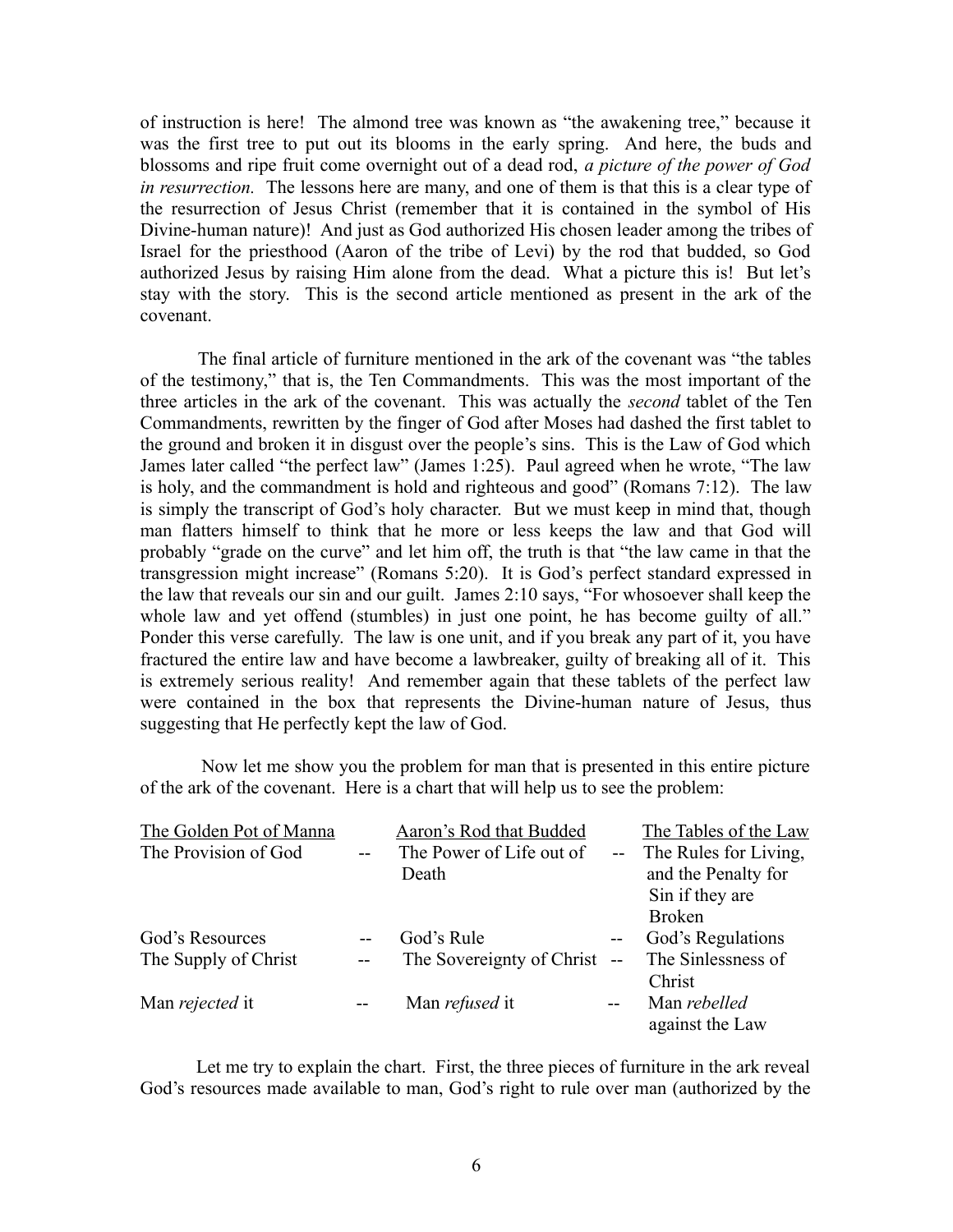resurrection of Christ), and God's necessary reprisal against man's failure to keep His law. In each case, we see a type of Christ. He *is* God's sustenance for spiritually starving man. His Lordship is the only issue of God's rule among men, again validated by His resurrection from the dead. He alone has perfectly kept all the requirements of God's law, and thus in His sinless character, is qualified to be man's redeemer. *Ah, but notice man's response to each of these blessings from God. Man has categorically failed on every front, rejecting and abusing God's blessings!* Think of the way Israel sinfully rejected the manna, murmuring and complaining that they should have a better diet! Think of the way man has refused even the risen Saviour, as if a resurrection from the dead makes no difference at all! Think of the way man has rebelled against the absolutes of God's Holy Law, favoring instead the relativity of his own chosen course. Thus, he has derailed the very train which he has chosen to ride to his hoped-for destination, and now his destination is proving to be beyond his reach and the wreckage is beginning to pile up everywhere!

So what is the meaning of this ark of the covenant? It represents God's conditional covenant with man—and man has failed to meet the conditions in every category! *So that little compartment is there to show that God has boxed man in.* That box will prove to be *man's casket* unless something happens to rescue him. But there is Good News! Here is the Gospel: God has made full and perfect provision to rescue man from his horrible and deadly failure! *This is the reason that the transaction that occurred above the ark is the clear picture and perfect illustration of the most important transaction that has ever occurred.* Let's look now at the piece of furniture that was fitted on top of the ark of the covenant, and the incredible and marvelous Divine act that occurred there.

# **II. Blood-covered! (The Mercy Seat)**

Above the ark of the covenant and attached firmly to it was a solid gold lid called the "mercy seat." The instructions for building it were stated in these words in Exodus  $25:17-22$ :

 *"And thou shalt make a mercy seat of pure gold: two cubits and a half shall be the length thereof, and a cubit and a half the breadth thereof. And thou shalt make two cherubims of gold, of beaten work shalt thou make them, in the two ends of the mercy seat. And make one cherub on the one end, and the other cherub on the other end: even of the mercy seat shall ye make the cherubims on the two ends thereof. And the cherubims shall stretch forth their wings on high, covering the mercy seat with their wings, and their faces shall look one to another; toward the mercy seat shall the faces of the cherubims be. And thou shalt put the mercy seat above upon the ark; and in the ark thou shalt put the testimony that I shall give thee. And there I will meet with thee, and I will commune with thee from above the mercy seat, from between the two cherubims which are upon the ark of the testimony, of all things which I will give thee in commandment unto the children of Israel."*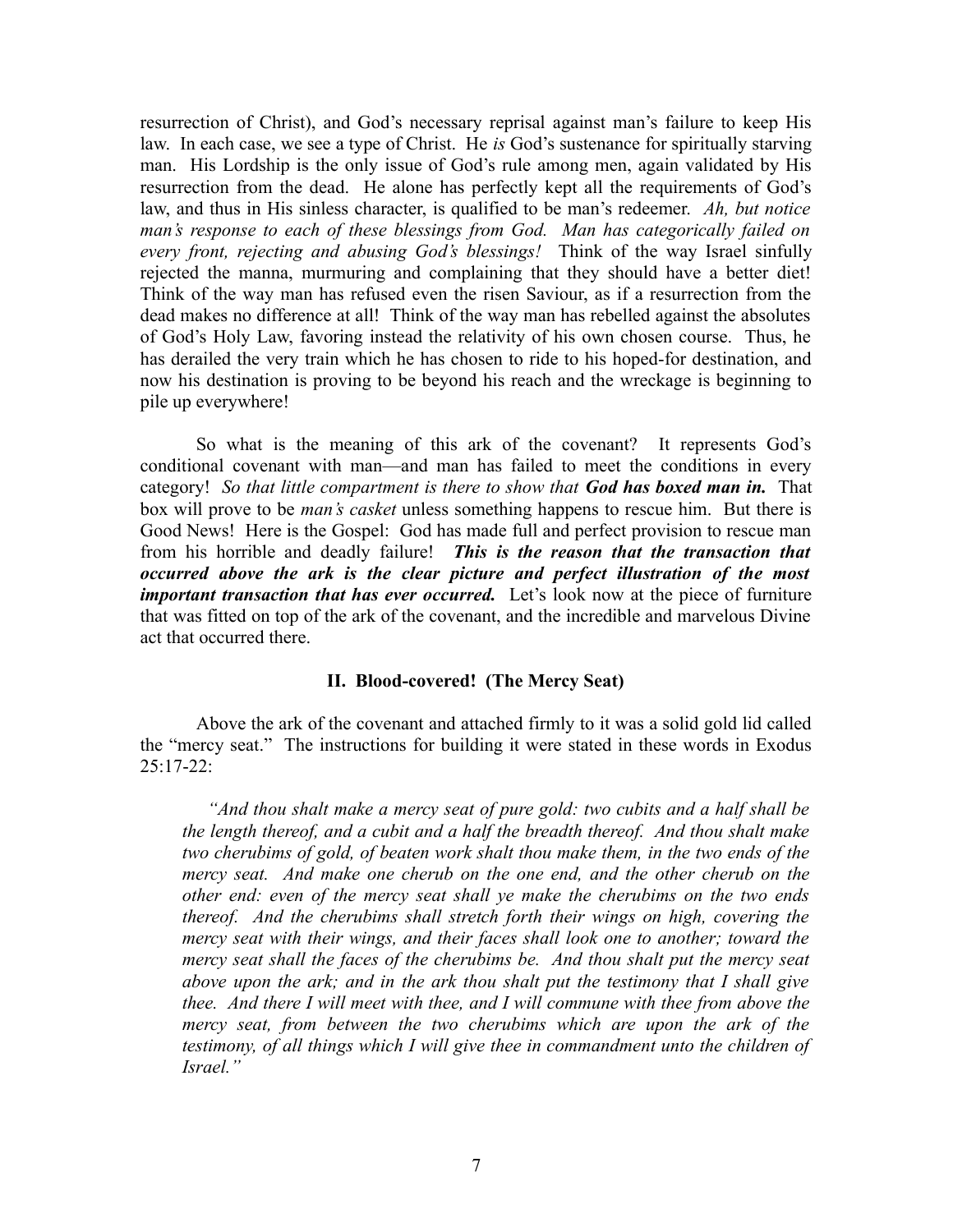"There I will meet with thee, and I will commune with thee from above the mercy seat." So the mercy seat could be called the throne of God in the tabernacle, the place where the God of glory met with His people. The mercy seat was a slab of solid gold, which fitted exactly inside the crown which rimmed the top of the ark of the covenant. The figures of two cherubim (an order of angels) were placed at the two ends of the mercy seat, extensions of the same slab of gold that formed the mercy seat. The figures of the two cherubim were facing each other, their wingtips touching at the top as they leaned over the mercy seat, their faces and eyes looking down upon the mercy seat. They represented heaven's surveillance of the scene that took place below.

The mercy seat was made of pure gold. Remember that gold represents Deity. The mercy seat represents the Divine provision which God made in the Divine Christ for our salvation. The Greek word translated "mercy seat" means "satisfaction" or "propitiation." There is no more important word in the economy of God and of grace than the word "propitiation." This word is prominent in one of the greatest passages in the Bible, Romans 3:23-26, which says, "For all have sinned, and come short of the glory of God; Being justified freely by his grace through the redemption that is in Christ Jesus: Whom God hath set forth to be a propitiation through faith in his blood, to declare his righteousness for the remission of sins that are past, through the forbearance of God; To declare, I say, at this time his righteousness: that he might be just, and the justifier of him which believeth in Jesus." A great Bible scholar called this "the Acropolis of the Bible." In a passage replete with great words, there is none greater than the word "propitiation." While most of the words of the Bible which refer to the work accomplished on the Cross refer to *manward* works, this word refers to a *Godward* work accomplished by the Death of Christ on the Cross. The Greek word is *hilasterion*, which can be translated either "mercy-seat" or "propitiation." The word "propitiate" means to "pacify" or "appease." You see, when man sinned, something was aroused within the character of God against sin and sinners that could never have been pacified or appeased except by the death of those who had sinned or by the death of Jesus on the Cross as a substitute for those who had sinned.

Let me explore the meaning of this word by a series of propositions: (1) A very serious *offence* has been committed against the God of heaven by man's sin. An infinite crime has been committed against an infinitely Holy God by man's sin. (2) The serious *offender* is each human being—and each offender is fully identified with his sin. Thus, each sinner has made himself to be God's antagonist, God's opponent, God's enemy. There is no neutral human being on earth. Every human being, because he is a sinner, is at war with God. This is the meaning of Romans 3:23, "For all have sinned and come short of the glory of God." (3) The seriously *Offended One* (God) has seriously reacted against the offence committed against Him. Just as no man is neutral toward God, God is not neutral toward sin. God is the most morally committed Person in the universe, and God has a grievance against sinners because of their sins. If He did not have such a reaction, He simply would not be Holy, and if He were not Holy, He would not be God. God's reaction against sin is described in such passages as these: "The *wrath of God* is (stands) revealed from heaven against all ungodliness and unrighteousness of men, who suppress the truth in unrighteousness" (Romans 1:18). The word "wrath" is the most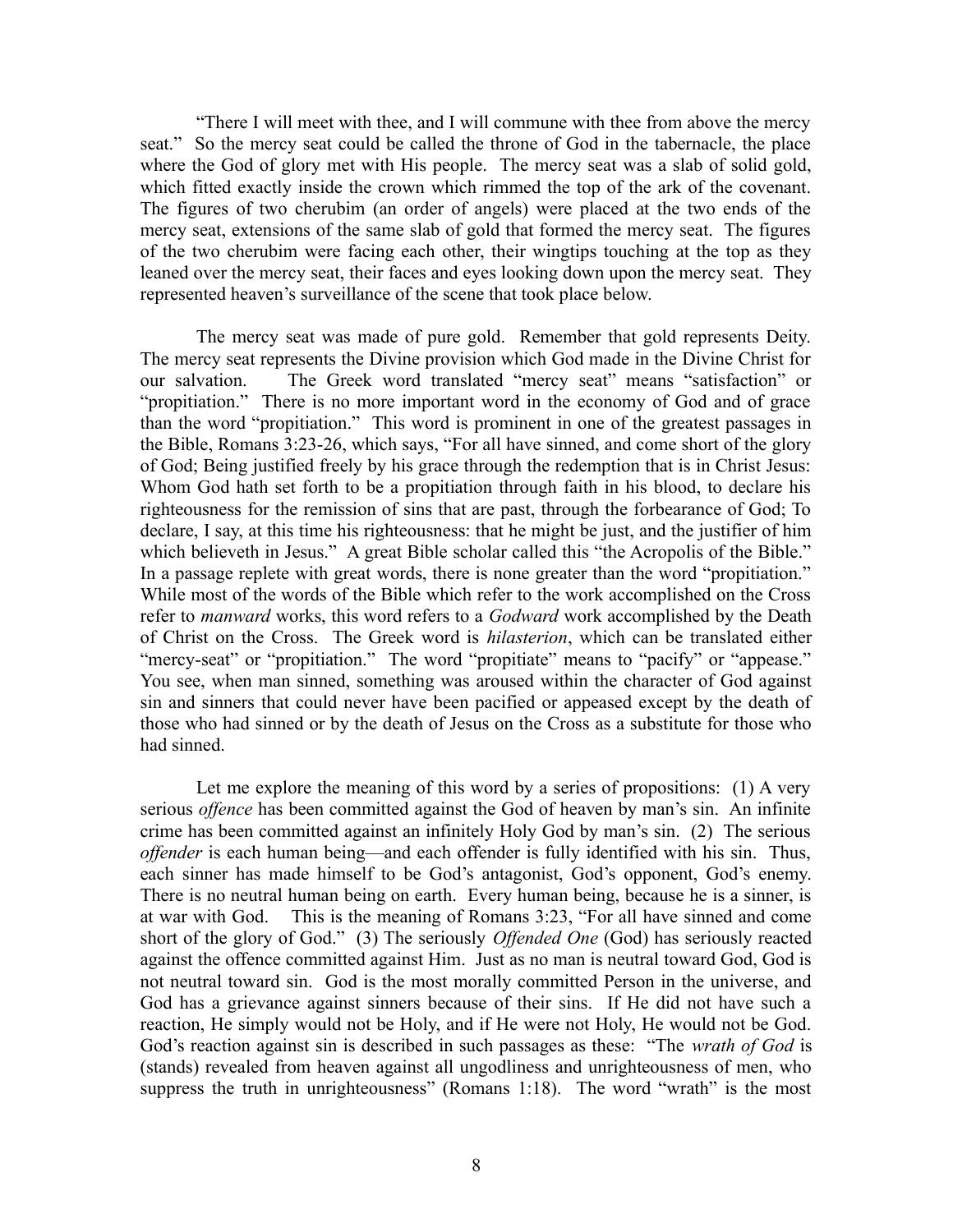forceful word used in the Bible to picture God's attitude toward sin. Note that every sinner "suppresses" ("holds down" and stifles) the truth with every sin he commits. Note, too, that the wrath is God is His fixed and unchanging reaction to every sin. *God always hates sin, and His reaction to it has never varied. His wrath is expressed constantly and continually against (against) sin.* In John 3:36, Jesus said, "He who believes on the Son has everlasting life, but he who believes not the Son shall not see life, but *the wrath of God abides on him." "The wrath of God ABIDES on him."* This is the fixed and unchanging state of every sinner—100% of the time! If He refuses to be saved, God simply progressively withdraws from him (the ultimate token of His wrath) and leaves him to continue on to eternal doom. "It is a fearful thing to fall into the hands of the living God"! These truths could easily lead sinful human beings to despair, but that is to stop without hearing "the rest of the story." (4) A serious *offering* has been made *by God Himself* to absorb and divert His own wrath so that it will not reach the sinner. Instead, the wrath is turned aside to fall upon an Innocent Substitute who takes the sinner's place. The Substitute takes the sinner's sin and receives the full and just wrath of God against that sin. This indicates that God has dealt with His own wrath. He gave His dear Son to die, and Christ's death has averted the just judgment of God that should have fallen upon us as sinners. This is the meaning of propitiation. The Holiness and Justice of God are pacified, and the wrath of God is exhausted upon the substitute. When this occurs, three things have happened:

> Justice is totally exacted upon the Substitute Wrath is fully exhausted upon the Substitute *Mercy is justly extended to the guilty sinner*

What a Gospel! Just today, I read this great paragraph concerning the substitutionary work of my Savior: "Christ's saving work is not really like the prison chaplain stepping up to go to the electric chair so that the prisoner can go free. For the prisoner may not have to die. The law could be changed, or the governor could pardon the prisoner, if he were merciful enough. God, the governor of the universe, is more merciful than any. *But justice demands payment—and will have it.* Christ's salvation is more like someone interposing himself between a speeding bullet and its intended victim. The only way to *save* the victim is to *be* the victim. Christ interposes Himself between us and the Divine lightning of justice. The lightning strikes Him instead of us. It's either us or Him, and the Good News is that it's *Him*. But the Good News, the Gospel, makes no sense without justice, without somebody having to endure it. Once the lightning bolt of truth and justice is shot out from heaven, there's no stopping it. We decided to build our house of wood and hay and stubble, but lightning will destroy such a house. The lightning has been loosed and it will strike the house! The only way to save us is for Christ to lash Himself to our house as a lightning rod and take the lightning bolt Himself. The incarnation is His tying Himself to our humanity; His death is His taking the bolt of justice. The bolt is unstoppable. So we can see both the good news and the bad news of the Gospel of Christ. The bad news is that 'all have sinned' and 'the wages of sin is death.' That is simply the justice and holiness of God in inevitable action. You may be a scoffing sinner, but you will realize all too soon that you have made a tragic and eternal miscalculation about the Holiness, justice and wrath of God, as well as about His Love,